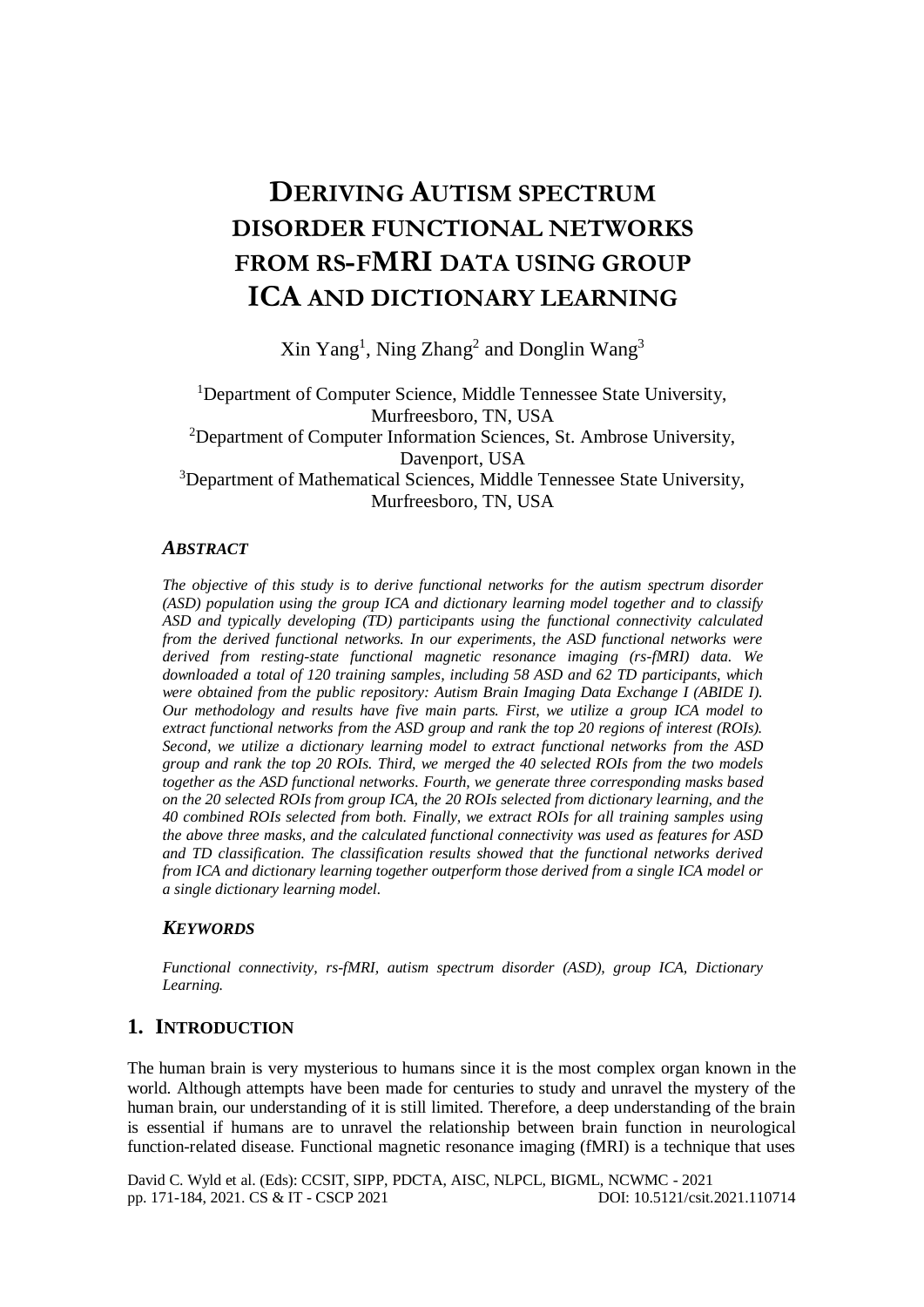magnetic resonance imaging to detect brain activity by calculating the fluctuations in local blood oxygenation level, which provides a means of understanding how spatially distributed brain regions interact and work together to create neurological function.

Prior to the development of functional neuroimaging methods, a series of developments and advances were experienced. In the 1970s, Allan M. Cormack and Godfrey N. Hounsfield invented the computer-assisted tomography imaging technique. This technique allows the acquisition of higher resolution images of brain structures. Soon after, the invention of radioligands led to two new neuroimaging techniques: single photon emission computed tomography (SPECT) and positron emission tomography (PET). MRI is a relatively new medical imaging technique. In the early years of the 21st century, developments in neuroimaging began to allow functional neuroimaging techniques. Compared to ionizing radiation methods such as computed tomography (CT)and positron emission tomography (PET), fMRI offers a completely safe and non-invasive method of imaging brain activity with reasonable spatial and temporal resolution. With the rapid development of functional magnetic resonance imaging (fMRI), modern cognitive neuroscientists now have an imaging tool that overcomes the limitations of earlier neurocognition studies. Since then, the field of fMRI has led to remarkable progress in biomedical research [1].

Researchers were most initially interested in fMRI for the brain's response to external mental stimulation. Thus, most of the initial studies focused on the response to external task-evoked activities [2]. In 1995, Biswal et al [3,4] found that the primary motor cortex's left and right hemispheric regions were not in a silent state at rest. They were the first to hypothesize that the functional connectivity exhibited in the motor cortex is a general phenomenon and not due to external stimulus events. Their discoveries suggested that resting-state fMRI can also provide meaningful information on neurological function even in the absence of external events stimulation. Since then, there has been an explosion of subsequent studies of brain function using resting-state fMRI (rs-fMRI) data [5,6,7]. Scientists have come to recognize the usefulness of studying whether patterns identified in resting-state fMRI data exhibit the same characteristics under different conditions. Nowadays, rs-fMRI has become an essential technique for analyzing neurological disorders such as Alzheimer's disease, autism spectrum disease, etc.

Autism spectrum disorder (ASD) is a neurologically impaired brain disorder in which individuals have impaired development of social interaction and communication skills [8]. According to Centers for Disease Control (CDC), to date, approximately one in every 54 children has been diagnosed with an autism spectrum disorder in the United States. Research in autism spectrum disorder is imperative as more and more families around the world are affected by the disorder. The diagnosis of autism spectrum disorder is challenging and complex. The clinical approach to diagnosis is generally based on a comprehensive behavioral assessment by a child psychiatrist or psychologist, which includes observation of the child's behavior, speech and language, hearing, vision, motor function, etc. [8] The clinical approach has shed light on many aspects of autism spectrum disorder in behavior perspective.

Although brain neurologists and neuroscientists have suggested many causes, including genetic and environmental factors, the exact etiology of autism spectrum disorder remains unclear. In addition to the behavioral assessment, recent advances in neuroimaging techniques have prompted the possibility of interpreting the connectivity between behavioral disorders and neurological function from fMRI data. An increasing number of research demonstrates that social and communicative deficits are associated with the function and connectivity of cortical networks.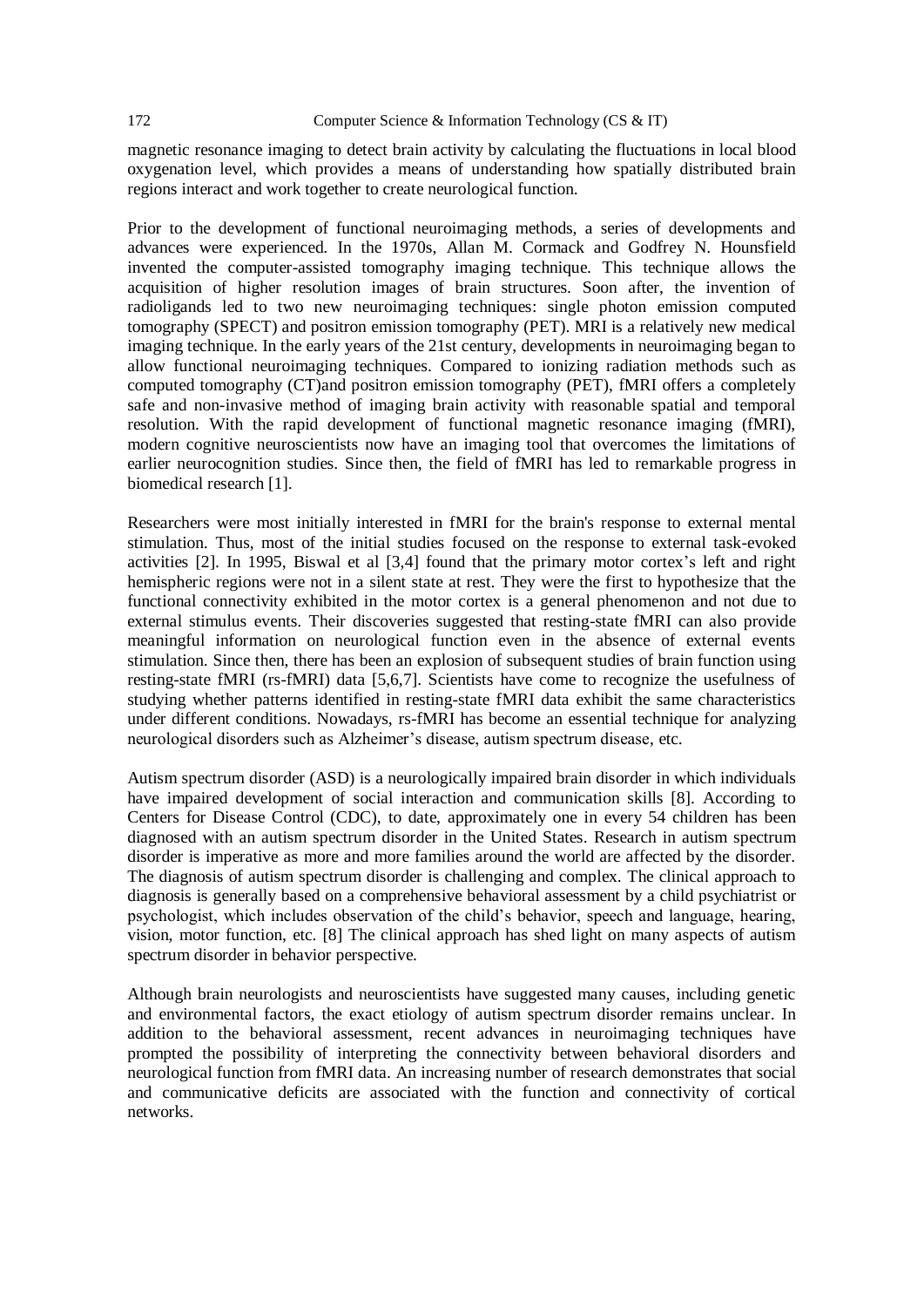The theory of cortical under-connectivity has been proposed as an explanatory model for ASD, suggesting that abnormal functional connectivity between brain regions may contribute to poor performance on cognitive and social tasks in people with ASD [9, 10,11,12].

To explore the difference in brain connectivity between ASD and TD groups. In this study, we aim to compare functional connectivity in ASD groups and TD groups. We combined group independent component analysis (ICA) and dictionary learning together to identify functional networks and investigate their connectivity. ICA is a data-driven method that separates a multivariate signal into additive subcomponents [13]. ICA attempts to decompose a multivariate signal into a linear combinations of independent non-Gaussian signals. When ICA is applied to fMRI data, the 4D fMRI time series signal are typically modeled as linear combinations of unknown spatially independent activity patterns. The 4D fMRI time series signals are decomposed into spatially independent components (ICs), but temporally coherent networks. Spatial ICA has been applied to resting-state fMRI of anesthetized child patients by Kiviniemi. By analyzing the statistical characteristics of the observed data samples and minimizing the mutual information between the observed signals, ICA can separate out different source signals [14]. The problem arises, however, that ICA is required to comply with the orthogonality constraints on the data representation subspace, which leads to the fact that the maximum number of causes is often limited to the signal dimension. In response to this situation, this problem has triggered the emergence of a new promising research area, namely dictionary learning. The focus of Dictionary learning is to construct a dictionary of atoms or subspaces that provides efficient representations for the observed samples [14]. Dictionary learning has the potential to derive the priori unknown statistics for sparse signals. It has been successfully applied in the field of medical imaging, such as electroencephalogram (EEG), magnetic resonance imaging (MRI), and functional MRI (fMRI).

The objective of this study is to derive functional networks from autism spectrum disorder (ASD) groups using group ICA and Dictionary Learning and use the functional connectivity calculated from the derived functional networks to classify ASD and TD groups. In our experiments, the ASD functional networks were derived from resting-state functional magnetic resonance imaging (rs-fMRI) data. We downloaded a total of 120 training samples including 58 ASD and 62 TD participants, which were obtained from the Autism Brain Imaging Data Exchange I (ABIDE I) repository. The functional connectivity matrix was calculated from the derived functional networks, which have been applied as the classification features. Our methodology and results have five main parts. First, we utilize the group ICA model to extract ASD functional networks and rank the top 20 ROIs. Second, we utilize a dictionary learning model to extract ASD functional networks and rank the top 20 ROIs. Third, we merged the 40 selected ROIs from the two models together as the ASD functional networks. Fourth, we generate three corresponding masks based on the 20 selected ROIs from group ICA, the 20 ROIs selected from dictionary learning, and the 40 combined ROIs selected from both. Finally, we extract ROIs for all training sample using the above three masks, and the calculated functional connectivity was used to classify ASD and TD participants. The classification results showed that the functional networks derived from ICA and dictionary learning together outperform those derived from a single ICA model or a single dictionary learning model.

# **2. METHODS**

# **2.1. Datasets**

A total of 120 participants, 58 with a diagnosis of ASD and 62 TD participants, were included in this study. All data were obtained from the public repository: Autism Brain Imaging Exchange I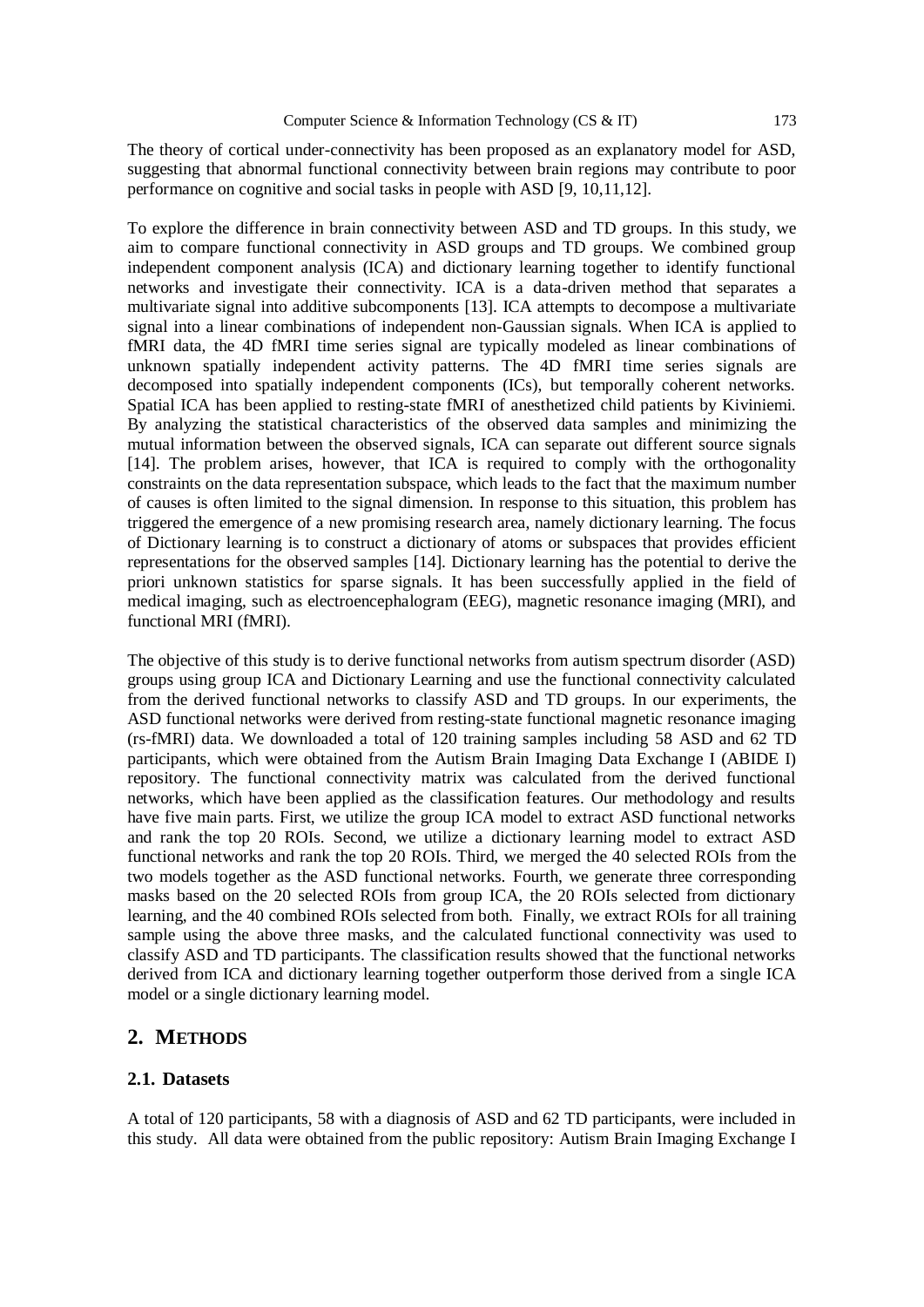#### 174 Computer Science & Information Technology (CS & IT)

(ABIDE I). The ABIDE I represents the first ABIDE initiative. The ABIDE I datasets consists of structural MRI and resting-state fMRI data, and the corresponding phenotypic information. The fMRI data from ABIDE I were pre-processed using Configurable Pipeline for the Analysis of Connectomes (CPAC). CPAC is an open-source pipeline to pre-process resting-state fMRI data.

In these 120 subjects, there are 58 ASD and 62 TD subjects, of which 13 females and 107 males. The summary information of the selected 120 subjects is displayed in Table I. Table I contains a summary of phenotypic information for ASD and TD, such as sex, age, and experimental site name.

| Site         | Count      |    | Count |    | Total |              |
|--------------|------------|----|-------|----|-------|--------------|
|              |            |    |       |    |       | Age<br>Range |
|              | <b>ASD</b> | TD | M     | F  |       |              |
| <b>OHSU</b>  | 12         | 13 | 25    |    | 25    | $8 - 15$     |
| <b>OLIN</b>  | 14         | 14 | 23    | 5  | 28    | $10 - 24$    |
| <b>PITT</b>  | 24         | 26 | 43    |    | 50    | $9 - 35$     |
| <b>SDSU</b>  |            |    | 16    |    | 17    | $12 - 17$    |
| <b>TOTAL</b> | 58         | 62 | 107   | 13 | 120   | $8 - 35$     |

Table 1: ABIDE data phenotypical information summary

In this study, we aim to combine group ICA and dictionary learning together to identify functional networks and investigate ASD and TD classification using functional connectivity calculated from the derived functional networks.

#### **2.2. Spatial Independent Component Analysis on single-subject fMRI data**

ICA is a blind source separation method for separating data into underlying informational components [14]. ICA assumes that the observed data samples can be decomposed into linear combinations of unknown underlying signals and that the data can be reconstructed based on statistical independence. Accordingly, ICA separates signal mixtures into statistically independent signals. ICA has been applied to different domains such as speech processing, neuroimaging (fMRI, EEG), telecommunications, and stock market prediction [15].

The ICA model is a statistical model with linear combinations of mixed signals. When we use the data matrix  $X$  to represent the observed data, the model is generally expressed in matrix form as following:

### $X = AS$

where  $X = (X_1, ..., X_m)^T$  is the observed data matrix with dimension  $T \times M$ ,  $A = (a_{ij})$  is the unknown mixing matrix of size  $T \times K$ , and  $S = (S_1, ..., S_m)^T$  is the *m* unknown source signals need to be recovered. In total, there are **K** sources. In the source matrix **S**, each row  $s_k^T$  represents an independent component. In the mixing matrix  $A$ , each column  $a_k$  represents its corresponding weights. This can be written in the form of linear weighted sums:  $x_t = a_{t1} s_1 + \cdots + a_{tk} s_k$ .

It's well-known that ICA algorithms are generally widely used for time series signals. However, it must be emphasized that the fMRI signals are time series of the spatial volumes, and the different activation patterns derived from the fMRI signals are also spatial-oriented. Therefore, spatial ICA is more suitable for fMRI data analysis [16]. The spatial ICA model is illustrated in Figure 1: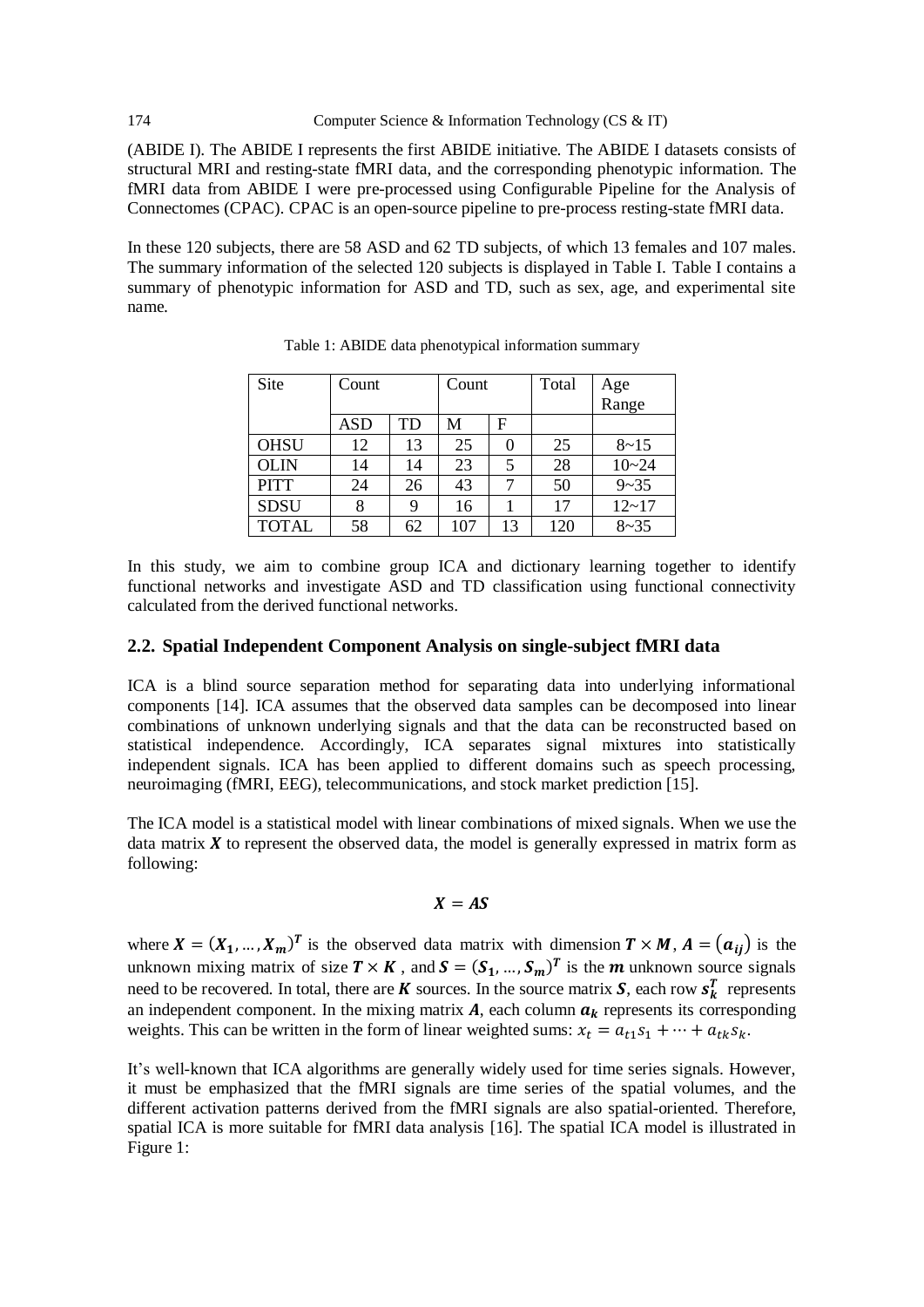

Figure 1: Spatial ICA for single fMRI data

From Figure 1 we can see that each row in the data matrix  $\boldsymbol{X}$  represents a volume vector, and each row in the source matrix  $\bf S$  represents an independent spatial pattern. In the mixing matrix  $\bf A$ , each column represents the activation time series. The  $T \times M$  data matrix X represents the observed fMRI data. Here,  $M$  is the total number of voxels in a subject's brain and  $T$  is the number of fMRI time series points.

# **2.3. group ICA on multi-subject fMRI data**

In the context of the prevalence of group analysis, a large number of studies on rs-fMRI have shown that the correlation patterns found in the BOLD signals are highly reproducible across populations [20]. Meanwhile, some of the network patterns derived from rs-fMRI by the ICA model are consistent at the group level. However, the ICA model can be sensitive to data variations, even just mild variations. Based on these factors, a direct comparison of patterns estimated from different individual subject is not meaningful. Instead, it would be more meaningful and reasonable to analyze group-level patterns specifically for each subject. For the group-level extraction of ICA patterns, researchers have adopted different strategies. The data volumes from Individual subjects can be concatenated together in a time series, and then the ICA model can be applied to the group data [22]. Beckmann and Smith [23] proposed a novel model that refers to tensorial extension of ICA, which will estimate the patterns across subjects in the same time course. However, these methods can not directly detect the difference between groups in terms of individual ICs. In order to be able to represent the variability due to individual differences between subjects, Varoquaux etc. proposed an updated group model, called CanICA, to extract group-level IC components. The advantage of their proposed model is that by using generalized canonical correlation analysis (CCA) it can identify a subspace of reproducible components across subjects [20].

The observed time series fMRI data for each subject  $Y_s$  can be consist of a set of independent spatial patterns  $P_s$  with observation noise. For each subject  $Y_s$ , it takes the form:

$$
Y_s = W_s P_s + E_s
$$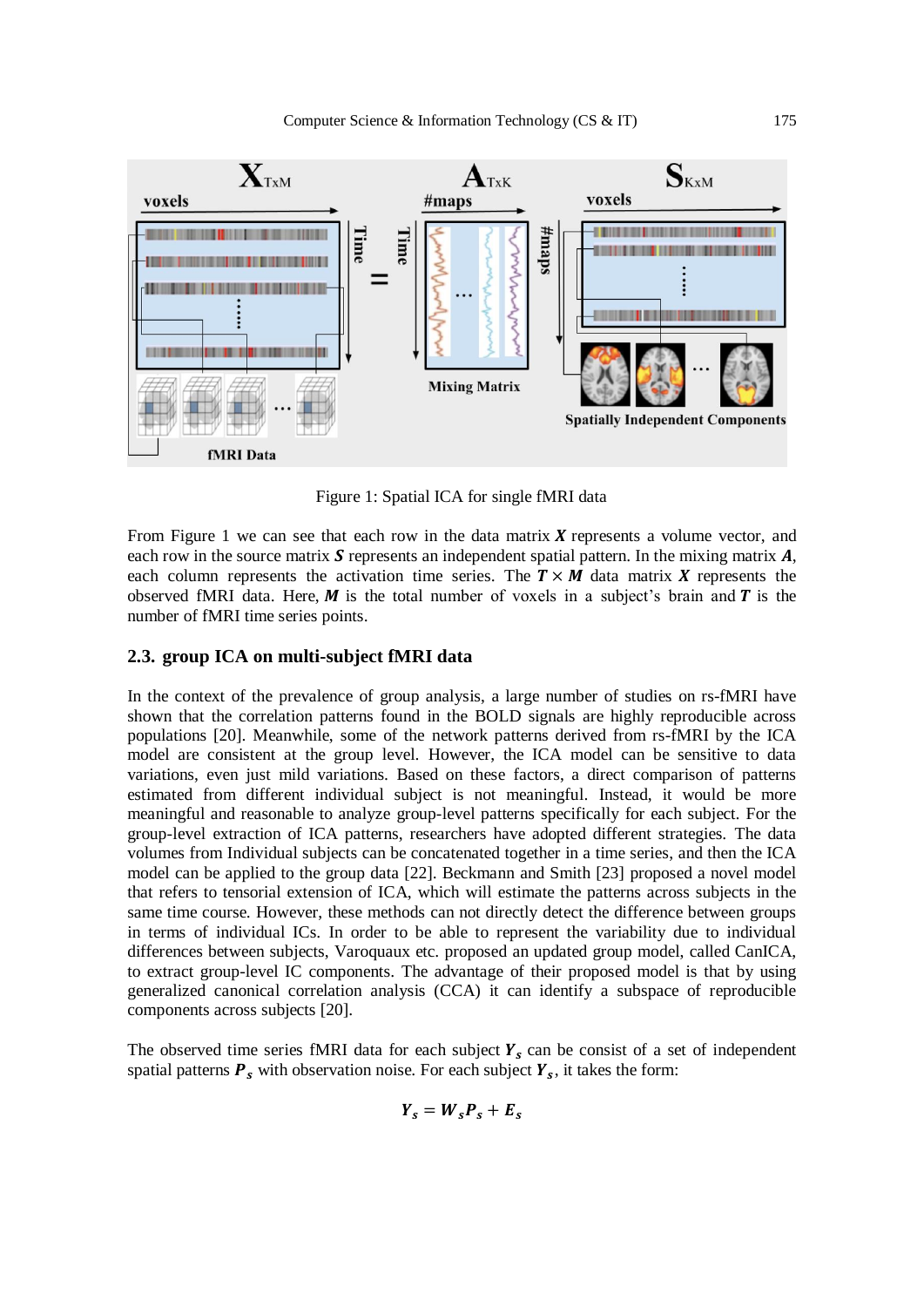, where  $W_s$  is a loading matrix, and  $E_s$  is the observation noise. Each subject  $Y_s$  activity can be described by subject-specific spatial patterns  $P_s$ , which are a combination of the group-level patterns *B* and additional subject-variability, the  $P_s$  takes the form:

$$
\boldsymbol{P}_s = \boldsymbol{A}_s \boldsymbol{B} + \boldsymbol{R}_s
$$

The group form can be written with vertically concatenated matrices:  $P = \{P_1, P_2, ..., P_s\}, R =$  $\{R_1, R_2, ..., R_s\}$ , and  $A = \{A_1, A_2, ..., A_s\}$ ,  $s = 1, ..., N$ . The canICA model is illustrated in Figure 2. The following Figure describes the steps starting from individual fMRI subjects, to obtain the group-level independent components.

$$
P = AB + R
$$



Fig 2: The steps starting from individual fMRI subjects, to obtain group-level independent components.

#### **2.4. Dictionary Learning**

Recently, dictionary learning and sparse representation have been shown to be efficient in the machine learning and pattern recognition fields [17, 18, 19, 21]. The purpose of the sparse representation is to learn a set of basis vectors and to represent the original signals using a linear combination of these basis vectors [17]. At the same time, a variety of neuroscience studies have reported the presence of sparse response in the brain neural activity [18]. The sparse response of neural activity in the brain coincides with the intrinsic nature of sparse representation methods, suggesting that sparse representation may be a possible solution to brain activity detection.

Figure 3 summarizes the framework of investigating functional networks via dictionary learning and sparse representation. Given the rs-fMRI signal matrix  $S$ , where  $M$  is the total number of voxels in a subject's brain and  $\bar{T}$  is the total number of fMRI time series points [19], each rsfMRI signal in  $S$  is modelled as a linear combination of the learned basis dictionary  $D$ , the model is expressed in matrix form as following:

 $S = DA$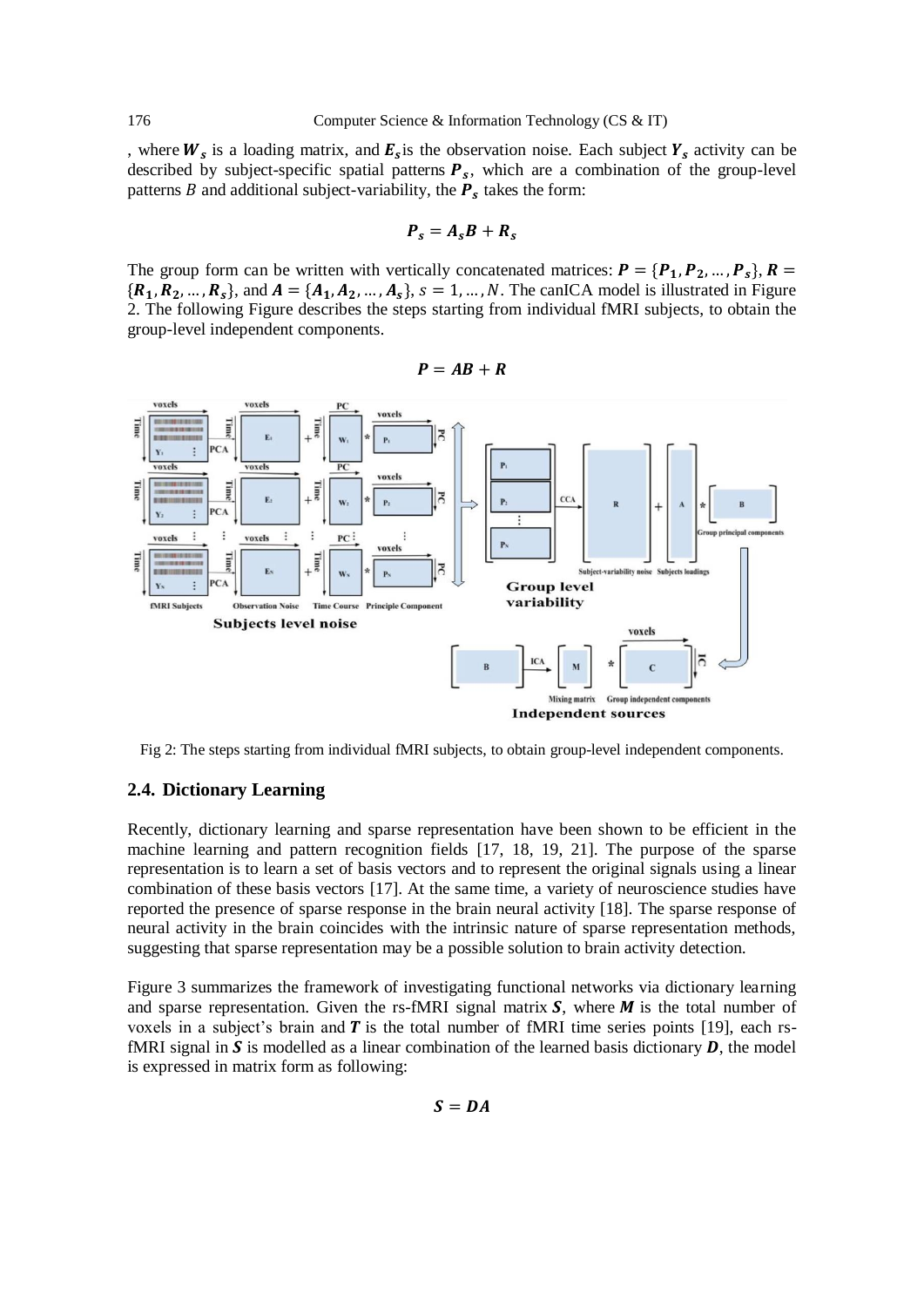, where  $\vec{A}$  is holding the coefficient matrix for sparse representation. Specifically, the signal of each dictionary atom in  $\bm{D}$  represents the functional activity of a specific brain network, while the vector in the coefficient matrix  $A$  represents the spatial distribution of the corresponding brain network. Finally, we identify functional network components by performing the components of interests in the learned dictionary  $\boldsymbol{D}$ .



Figure 3: The framework for group-level analysis using Dictionary Learning

# **3. EXPERIMENTAL RESULTS**

Our method and results have five main parts. First, we extracted ASD functional networks using the grouped ICA model and ranked the top 20 ROIs. Second, we extracted ASD functional networks using a dictionary learning model and ranked the top 20 ROIs. Third, we merged the 40 selected ROIs from the two models together as ASD functional networks. Fourth, we generate three corresponding masks based on the 20 selected ROIs from group ICA, the 20 ROIs selected from dictionary learning, and the 40 combined ROIs selected from both. Finally, we extract ROIs for all training sample using the above three masks, and the calculated functional connectivity was used to classify ASD and TD participants. The experimental codes for this paper are available at GitHub: https://github.com/XinYangMTSU/BIGML

### **3.1. Group Independent Component Analysis (group ICA)**

First, the pre-processed 4D fMRI time series data from the ASD group were analyzed using the group ICA to identify spatially independent and temporally coherent networks. Figure 4 shows all 20 independent components (ROIs) derived from group ICA. Figure 5 shows each independent component individually in axial view. Figure 6 shows the ranked importance of all extracted ICA components (ROIs), and the ranking is done using the explained variance. We generate a group ICA mask based on the selected 20 ROIs.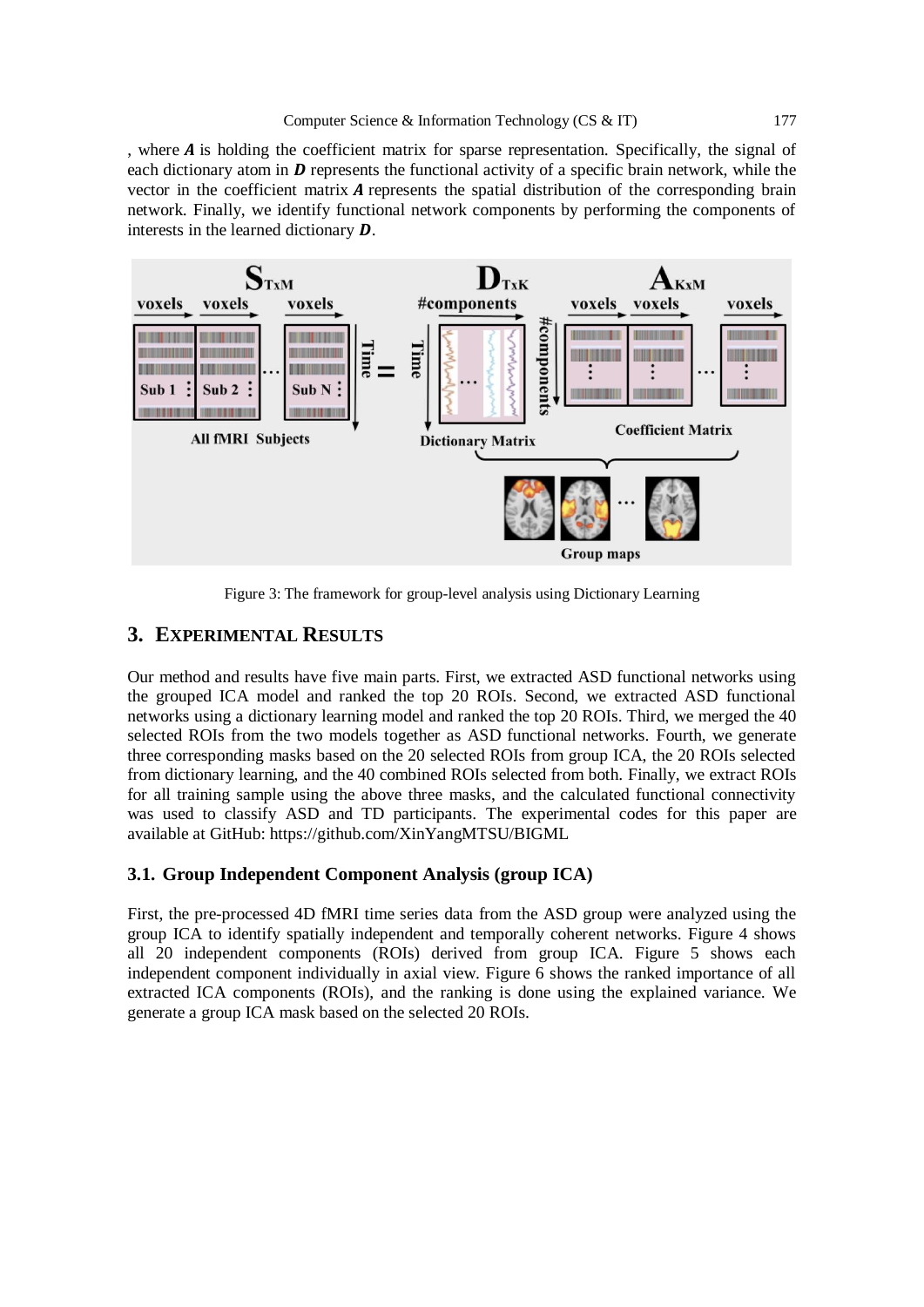

Figure 4: 20 independent components extract from group ICA



Figure 5: The 20 ICA maps derived using CanICA from rs-fMRI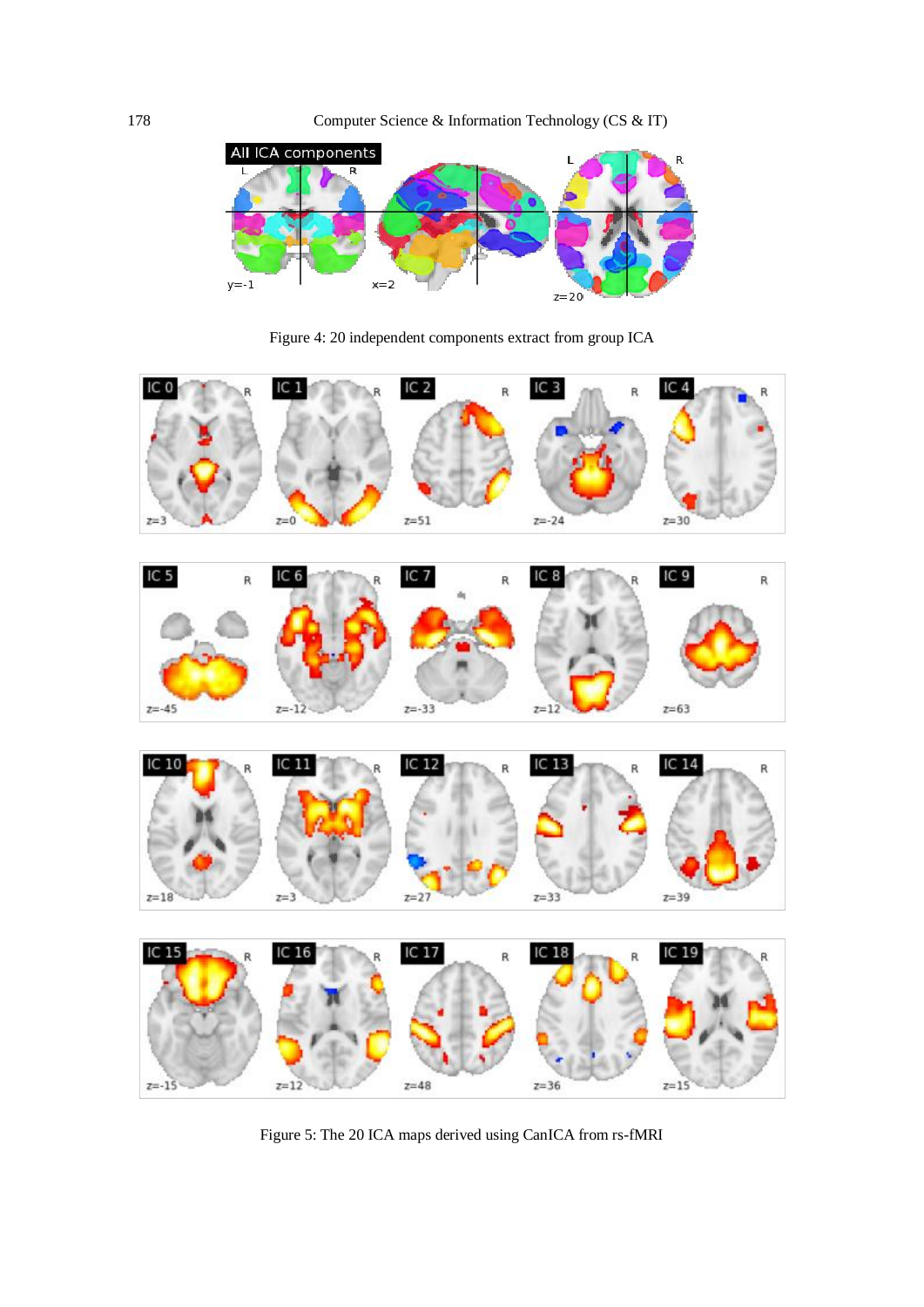

Figure 6: Explained variance of all 20 ICA components

# **3.2. Dictionary Learning**

Second, the pre-processed 4D fMRI time series data from the ASD group were analyzed using the dictionary learning model to identify spatially independent and temporally coherent networks. Figure 7 shows all 20 independent components (ROIs) derived from dictionary learning. Figure 8 shows each independent component individually in axial view. Figure 9 shows the ranked importance of all extracted components (ROIs), and the ranking is done using the explained variance. We generate a dictionary learning mask based on the selected 20 ROIs.



Figure 7: 20 independent components extract using dictionary learning from rs-fMRI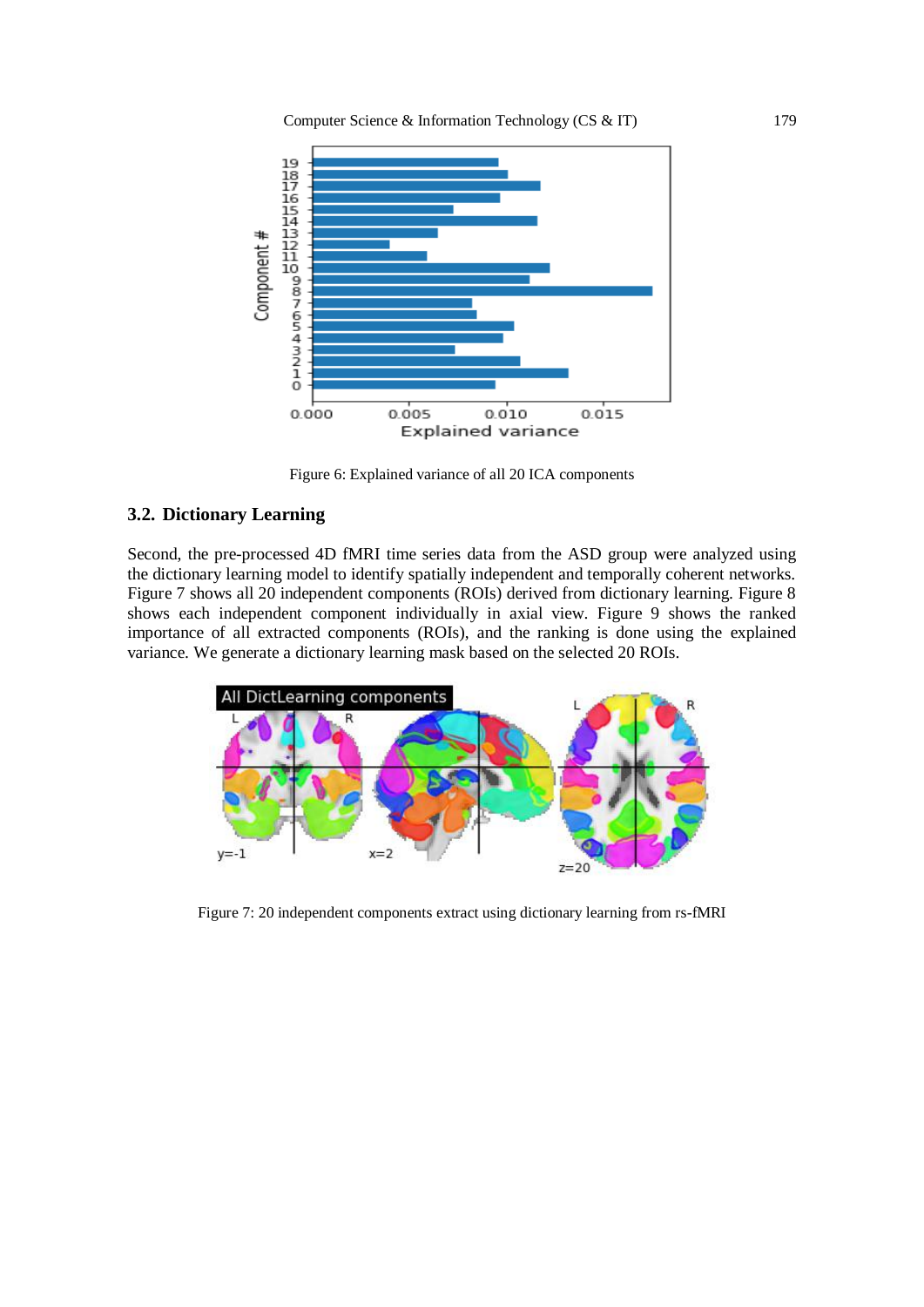180 Computer Science & Information Technology (CS & IT)



Figure 8: The 20 maps derived by dictionary learning from rs-fMRI



Figure 9: Explained variance of all 20 dictionary learning components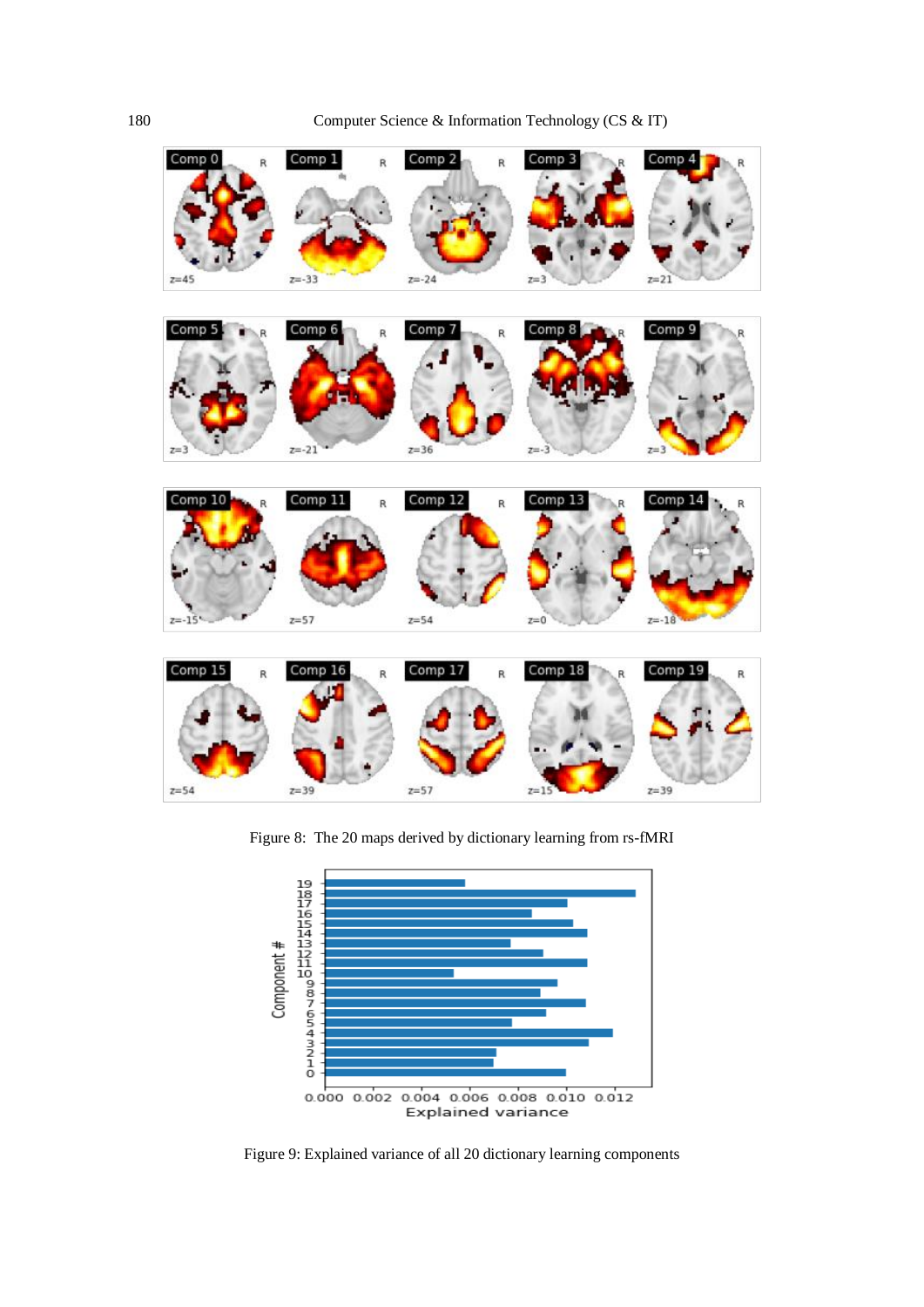#### **3.3. Group ICA and dictionary learning (ICA+Dict)**

Third, we combined the 40 ROIs obtained from group ICA and dictionary learning together as the ASD functional networks. We generate an ICA+Dict mask based on the selected 40 ROIs.

We extracted all 40 ROIs from the rs-fMRI time series data and then calculated the functional connectivity among all ROIs. In this study, the functional connectivity calculated from the derived functional networks was used to classify ASD and TD subjects.

#### **3.4. ASD and TD classification using functional connectivity**

We generate three corresponding masks based on the 20 selected ROIs from group ICA, the 20 ROIs selected from dictionary learning, and the 40 combined ROIs selected from both. Based on the above three generated masks, we can extract corresponding ROIs for all training samples and calculate the pairwise functional connectivity. The calculated functional connectivity was used to classify ASD and TD participants.

In order to calculate the connectivity matrix of the ROIs, we can implement the Pearson correlation. Every functional connectivity feature in the connectivity matrix is represented by a Pearson correlation coefficient, which is used to measure the mutual relationship between two brain regions of interest. The threshold of Pearson's correlation coefficient ranges from -1 to +1. When the threshold value of the Pearson correlation coefficient approaches  $-1$ , this indicates an opposite association between the two brain regions; in contrast, if the Pearson coefficient value approaches 1, it indicates a high correlation between the two brain regions. It is worth noting that the Pearson correlation connectivity matrix is symmetric, which means that the corresponding upper and lower triangular values are the same. Therefore, we only need to use the upper triangular or lower triangular values in the correlation matrix as features for the ASD and TD classification. In addition to this, the main diagonal in the connectivity matrix should also be removed, as these values represent self-correlated regions.

For single group ICA and single dictionary learning, the ROI-based functional connectivity of the extracted 20 functional ROIs was calculated, resulting in 190  $(\frac{(400-20)}{2})$  $\frac{1}{2}$  = 190 ) pair-wise connectivity features for each subject. This set of 190 features for each subject was used as features for ASD and TD classification.

For ICA+Dict, the ROI-based functional connectivity of the extracted 40 functional ROIs was calculated, resulting in 780  $(\frac{(1600-40)}{2})$  = 780) pair-wise connectivity features for each subject. This set of 780 features for each subject was used as features for ASD and TD classification.

In our experiments, we use the Gaussian kernel support vector machine (kSVM) to classify ASD and TD. To evaluate the performance, we did five-fold cross-validation. Table 2 shows that the 5 fold cross-validation sensitivity, specificity and accuracy of ICA+Dict are better than that of single ICA or single dictionary learning. It is noteworthy that the sensitivity of ICA+Dict is improved by at least 3% compared to single ICA or single dictionary learning. For ASD studies, sensitivity is a more important metric than specificity. Therefore, overall, ICA+Dict outperforms either single ICA or single dictionary learning. Figure 10, 11 and 12 shows the five-fold crossvalidation receiver operating characteristic (ROC) curve for group ICA, dictionary learning, and ICA+Dict respectively.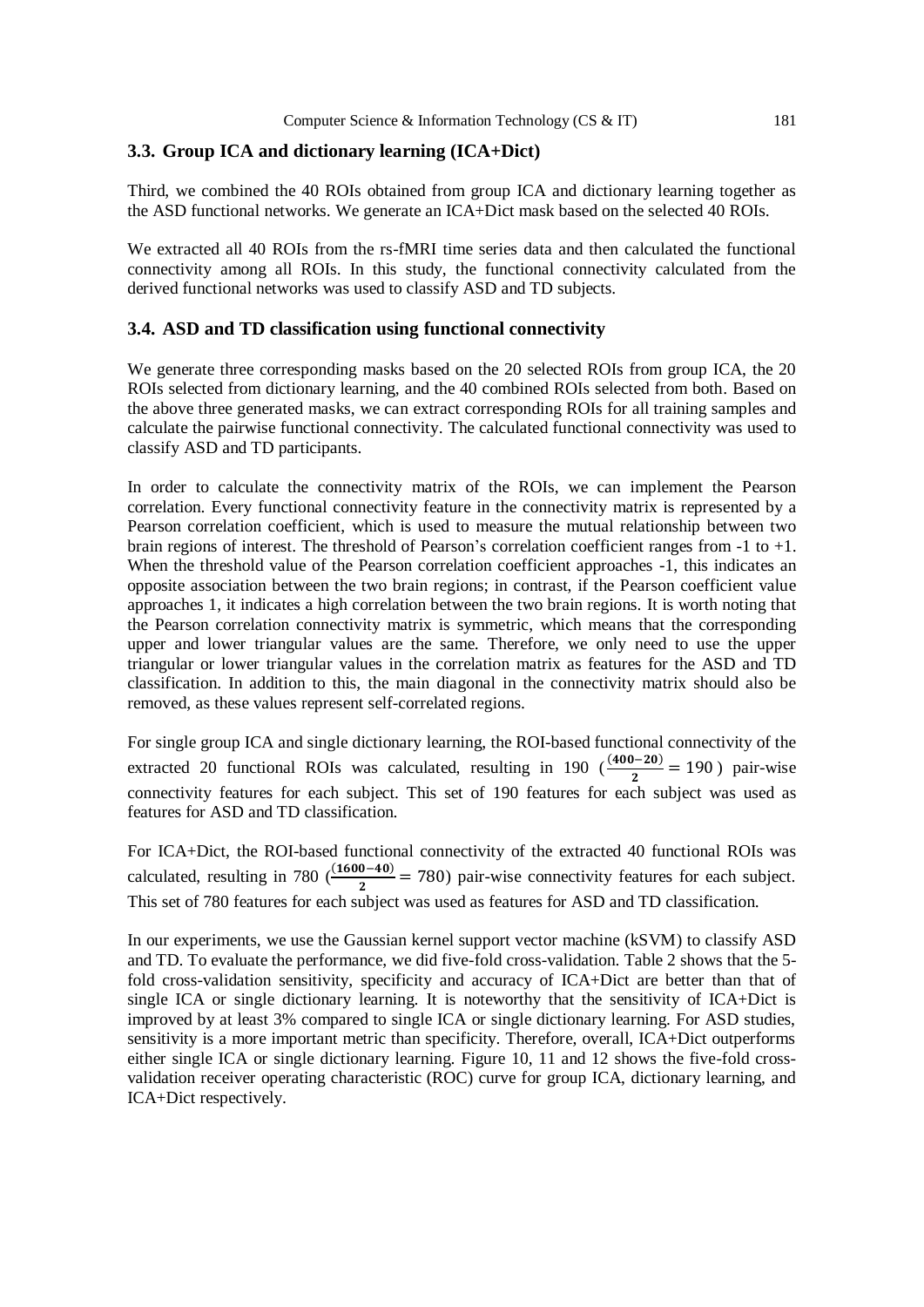#### 182 Computer Science & Information Technology (CS & IT)

|               | Sensitivity | Specificity | Accuracy |
|---------------|-------------|-------------|----------|
| kSVM-ICA      | 55.61%      | 58.08%      | 56.67%   |
| kSVM-Dict     | 65.76%      | 69.10%      | 67.50%   |
| kSVM-ICA+Dict | 69.24%      | 69.23%      | 69.17%   |

Table 2: Five-fold Cross-Validation Results



Figure 10: Five-fold cross validation ROC Curve for groupICA



Figure 11: Five-fold cross validation ROC Curve for Dictionary Learning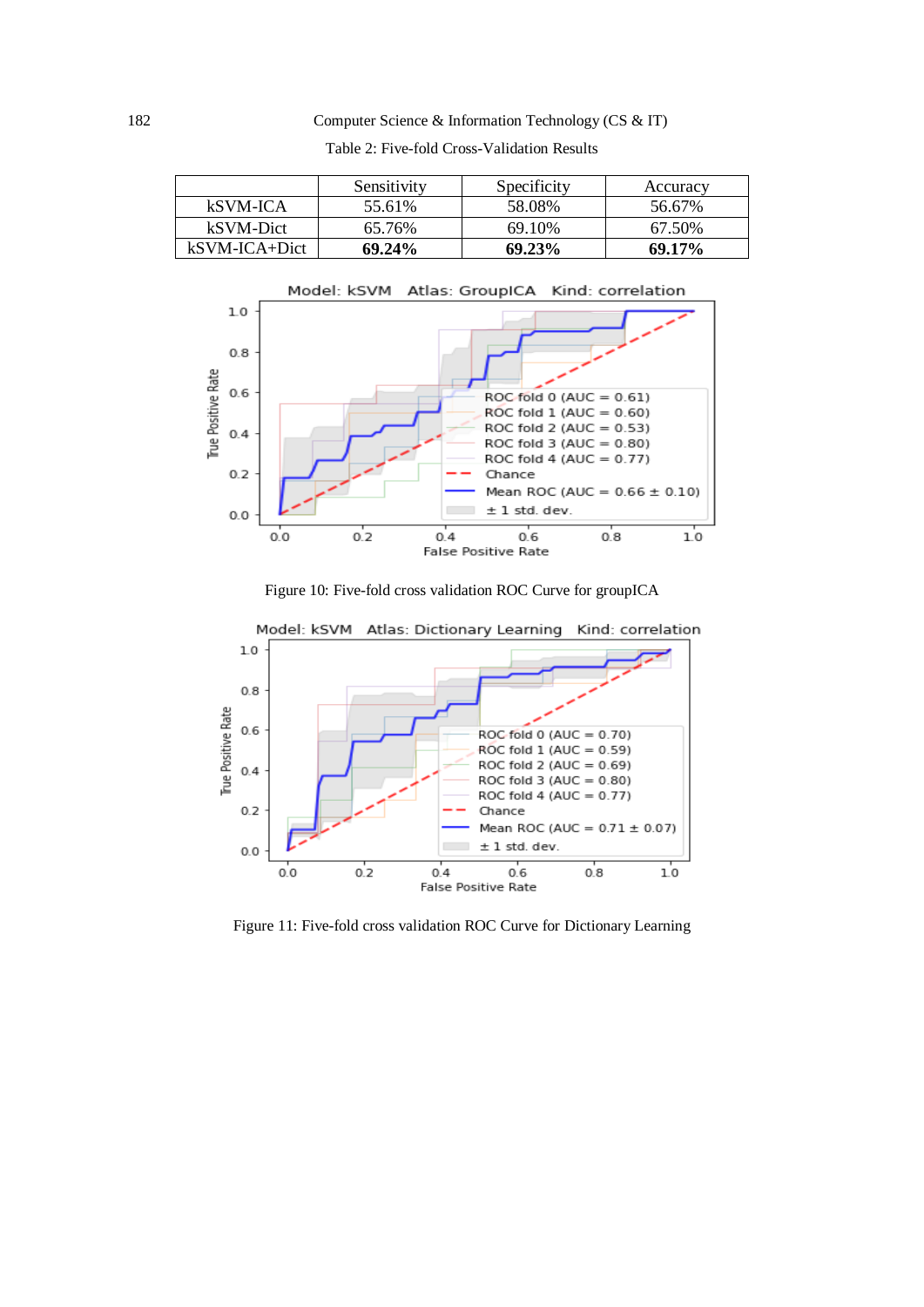

Figure 12: Five-fold cross validation ROC Curve fro group ICA and Dictionary Learning

# **4. CONCLUSIONS**

In this study, we used group ICA and dictionary learning model together to derive functional networks for the autism spectrum disorder (ASD) population, and the functional connectivity calculated from the derived functional networks is used as the feature to classify ASD and TD participants. We combined the 40 ROIs obtained from group ICA and dictionary learning together as the ASD functional networks. The ROI-based functional connectivity of the extracted 40 functional ROIs was calculated, resulting in 780 pair-wise connectivity features for each subject. This set of 780 features for each subject was used as features for ASD and TD classification. The 5-fold cross-validation results showed that the functional networks derived from ICA and dictionary learning together obtain higher sensitivity, specificity and accuracy than a single ICA model or single dictionary learning model. Our results demonstrate that the improved data-driven algorithm can extract ROIs containing important information to improve the accuracy of ASD and TD classification. This also shows that data-driven algorithm is still a promising research direction for the field of ASD research.

In this experiment, our sample size of 120 is still relatively small. To get more accurate and stable results, we need to collect more samples to conduct the experiment. Nowadays, deep learning has been widely used in various fields. Nonetheless, supervised deep learning requires a training sample set of sufficient size. Our further research in ASD classification will require the need to collect a large amount of training data to achieve considerable breakthroughs in sensitivity, accuracy, and specificity.

#### **REFERENCES**

- [1] Poldrack, R.A., Mumford, J.A. and Nichols, T.E., 2011. Handbook of functional MRI data analysis. Cambridge University Press.
- [2] Poldrack RA, Mumford JA, Nichols TE. Handbook of functional MRI data analysis. Cambridge University Press; 2011 Aug 22.
- [3] Biswal, B., ZerrinYetkin, F., Haughton, V.M. and Hyde, J.S., 1995. Functional connectivity in the motor cortex of resting human brain using echo-planar MRI. Magnetic resonance in medicine, 34(4), pp.537-541.
- [4] Biswal BB, Van Kylen J, Hyde JS. Simultaneous assessment of flow and BOLD signals in restingstate functional connectivity maps. NMR in Biomedicine. 1997 Jun-Aug;10(4-5):165-170.